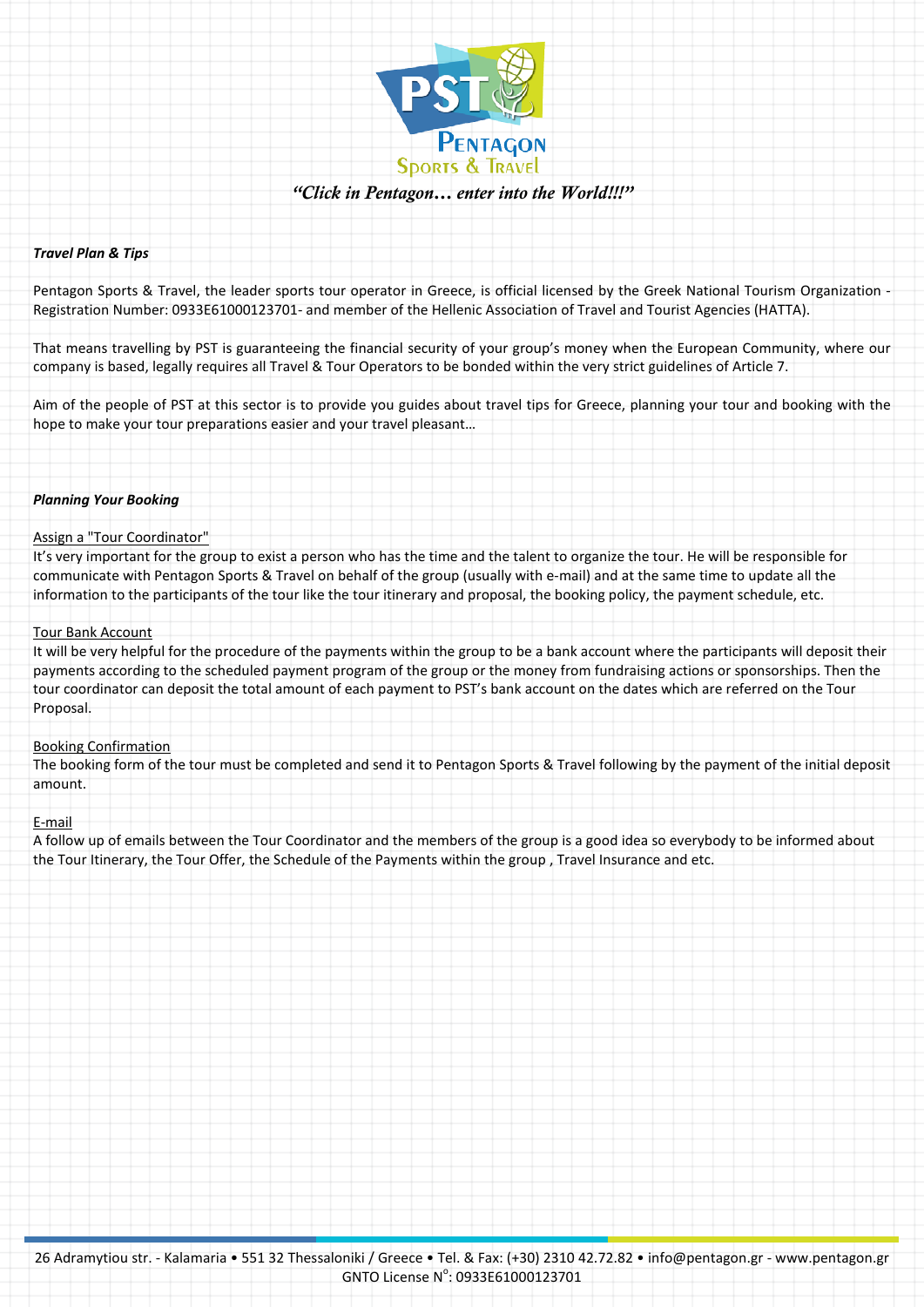

# *"Click in Pentagon… enter into the World!!!"*

## *Planning Your Tour*

PST in order to help you to avoid last minute problems suggests a sample of timetable with the main things that you have to take care from six months until the day before departure.

## 6 months prior departure

- check that your passport is valid at least till the time of your return (in some countries is asked the passport to be valid at least six months from the day of the arrival in their territory) and the country that you are going to travel does not require a visa

- the country you are going to visit may needs special immunizations, check that yours are up to date. Also recommended a tetanus shot and for the children to make at least the first of the series of three, Hepatitis "B" shot

- check your payment schedule

## 3 months prior departure

- in case you don't have a cell phone sim card order one and make sure that it will work in the country you are traveling
- order a credit card with a suitable limit and check the banks close to you about the foreign currency and the travelers checks
- apply from your local health authority to provide you with the European Health Insurance Card
- starting find trading things of your team such as flags, t-shirts, pins, hats and etc

# 2 months prior departure

- shop all the necessary things regarding clothing, sports equipment, adaptors, calculator, etc
- give the opportunity to tour coordinator to make a file with the initial name list(make sure to have correct spelling because for security reasons, airlines will match names for persons΄ IDs), an illustrative rooming list, passport photocopies, insurance and etc.

## 1 month prior departure

- get in one place your passport, cell phone calling card, credit card, clothing, soccer equipment…

## 1 week prior departure

- set up your luggage
- exchange currency
- check that roaming at your cell phone will be on at the date of departure
- make a list with all the emergency call numbers (embassy, bank, etc)

# 1 day prior departure

- double check of your package list
- put on your carry bag things that you are going to need during the flight like passport, tooth brush, i-pod, magazines and etc